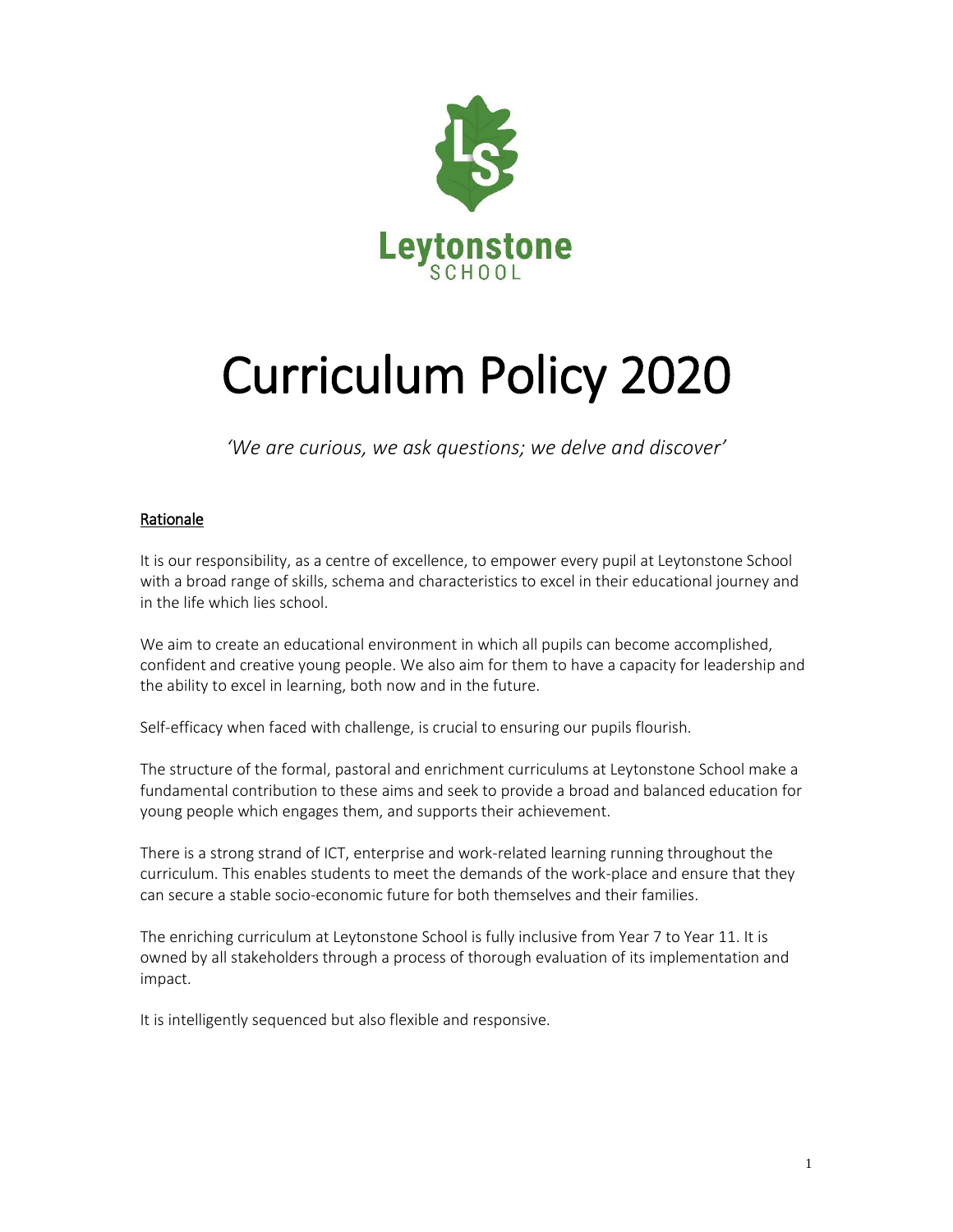## Aims and Purpose of the Curriculum

Leytonstone School aims for learners to:

- 1. Be orally articulate with effective interpersonal skills, demonstrating high levels of selfregulation and emotional intelligence.
- 2. Benefit from learning and researching independently, thus creating evaluative and critical thinkers who are aware of how they learn.
- 3. Develop high levels of numeracy and literacy alongside effective time management and organisational skills, in order to master habits necessary for further education, training and employment.
- 4. Present themselves well and maintain resilient mental and emotional health with a strong awareness of when to seek help and the support available.
- 5. Value their education and the opportunities which exist for them in the wider world and be curious in discovering future potential career pathways.
- 6. Exude confidence, resilience and ambition.
- 7. Respond with politeness and kindness whilst demonstrating empathy and respect for their peers and the rest of the school community
- 8. Know, understand, respect and address constructively, ideas about meaning and purpose that shape the world in which they live and which influence culture, belief, social systems and lifestyle.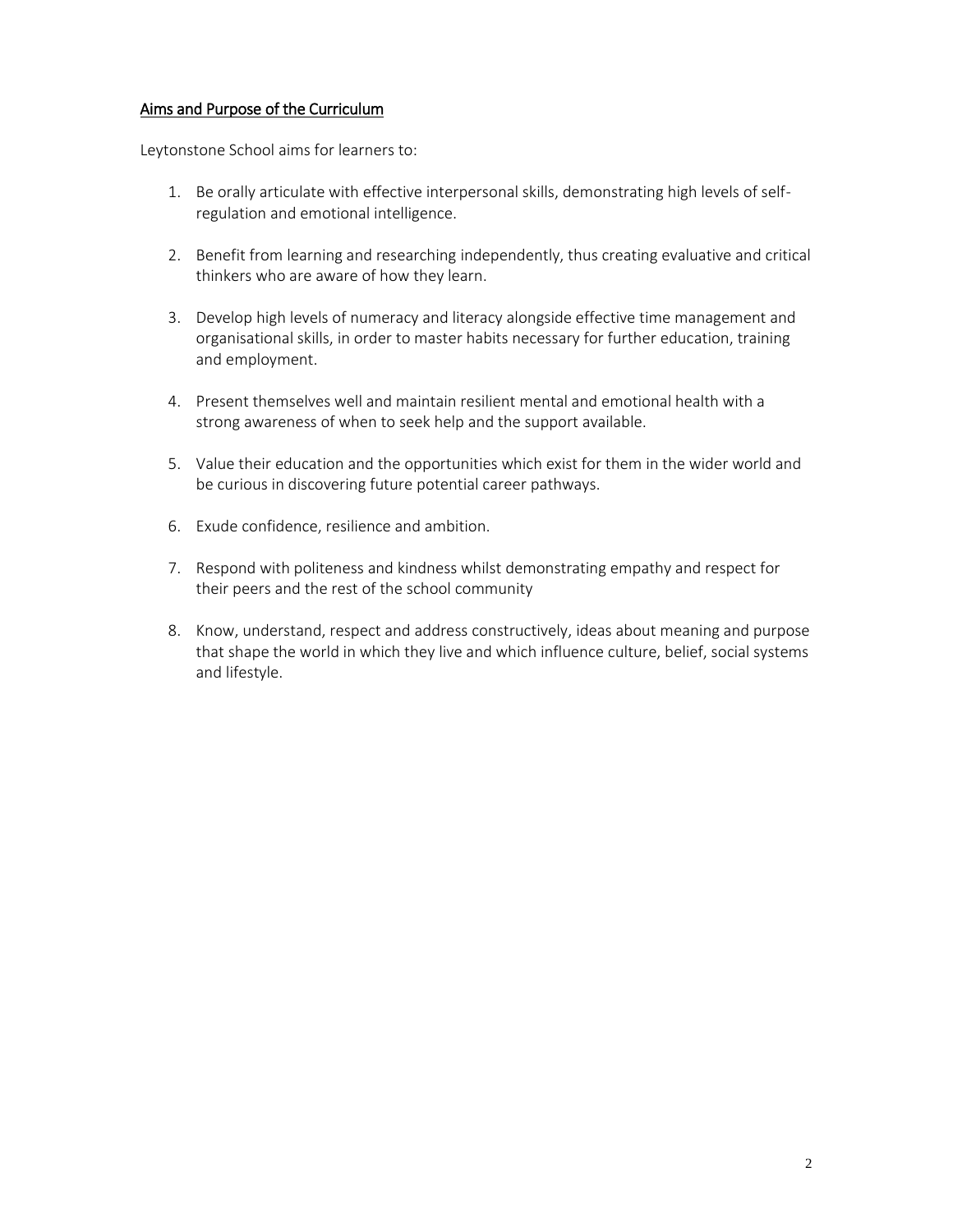## Curriculum 'cores' at Leytonstone School

There are six core parts to the curriculum at Leytonstone School which are present as themes through the programmes of study of each subject area. They relate directly to the rationale and aims of the curriculum policy and to the vision, strategic plan and ethos of the school.

## Core 1: Depth

## 'Critiquing the best of what has been thought and said'

The specifics of what we want pupils to learn are at the core of all curricula in the school. Skills and understanding are forms of knowledge and it is understood that acquiring and critiquing powerful knowledge is an aim in itself. Our pupils are all empowered through knowing things and that this is not left to chance.

## Core 2: Relevance

## 'Educating the children of today to be the people of tomorrow'

We teach rigorous and relevant curricula that are demanding as pupils are expected to apply essential concepts and skills to real-word and complex situation. The content of the school's curricula is not just interesting but includes intellectual challenge. When pupils meet these challenges, their learning has new meaning and value beyond the classroom setting.

## Core 3: Expression

## 'Reality leaves a lot to the imagination'

Pupils are encouraged to make critical judgements based on a sound knowledge of a variety of contexts; judgements about cultural values, cultural history, aesthetics, quality, craftsmanship and fitness for purpose, and are provides with opportunities to engage in enriching pursuits and programme that yield lifelong benefits in well-being.

## Core 4: Communication

## 'Floating on a sea of talk'

Oral language is a fundamental means of communication. Through talk, pupils not only communicate information but also explore and come to understand ideas and concepts; identify and solve problems; organize their experience and knowledge; and express and clarify their thoughts, feelings, and opinions. When pupils converse about information and ideas, they become aware not only of the various perspectives of other speakers and writers but also of the language structures and conventions they use. This dimension of the curriculum is also addressed through public performance and public speaking. This dimension is a key contributor to pupils' ability to develop self-confidence and communication skills. Pupils are encouraged to become articulate and to be confident in accessing different 'voices' depending on the purpose of their talk. Students have opportunities to make purposeful presentations that allow them to speak with authority on significant subjects.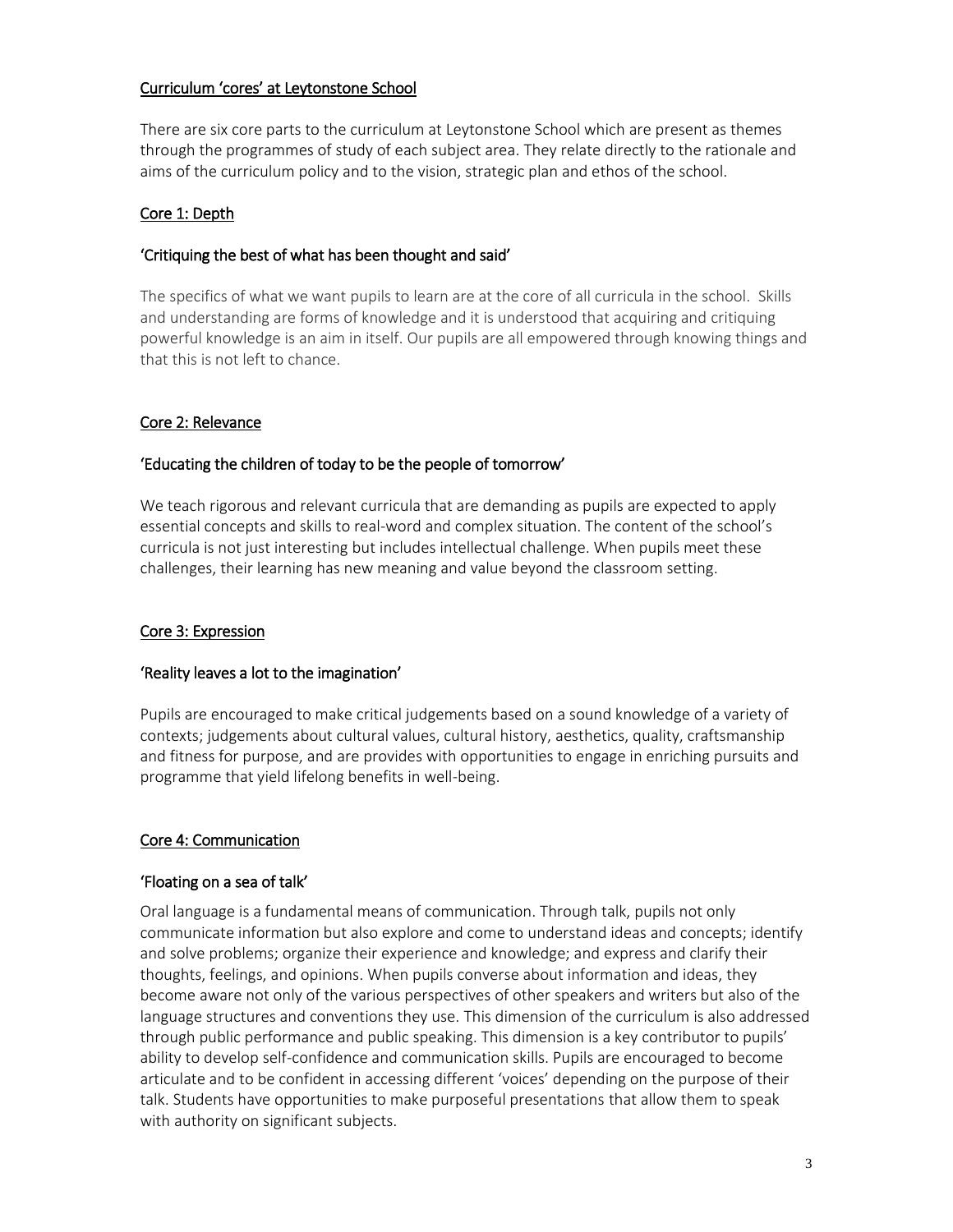## Core 5: Inclusion

## 'Ways of seeing'

All pupils are able to access a curriculum which leads to a progression route. Every pupil is valued and treated as an individual. The curriculum has high expectations of pupils no matter their starting point. Adaptive teaching is the method by which the curriculum is delivered to and accessed by pupils. We offer a curriculum that represents the diversity of our pupils; one in which they can see themselves and, of which, they can feel a part. Pupils and staff are encouraged to co-create the curriculum by sharing knowledge and experiences.

## Core 6: Leadership

## 'Leadership is an action, not a position'

The development of the capacity for leadership is a key strand of the educational provision at Leytonstone School. It is important that pupils are equipped with the attributes and skills that will support successful leadership across a range of contexts. Pupils are encouraged to develop confidence and demonstrate their leadership in a safe and constructive environment.

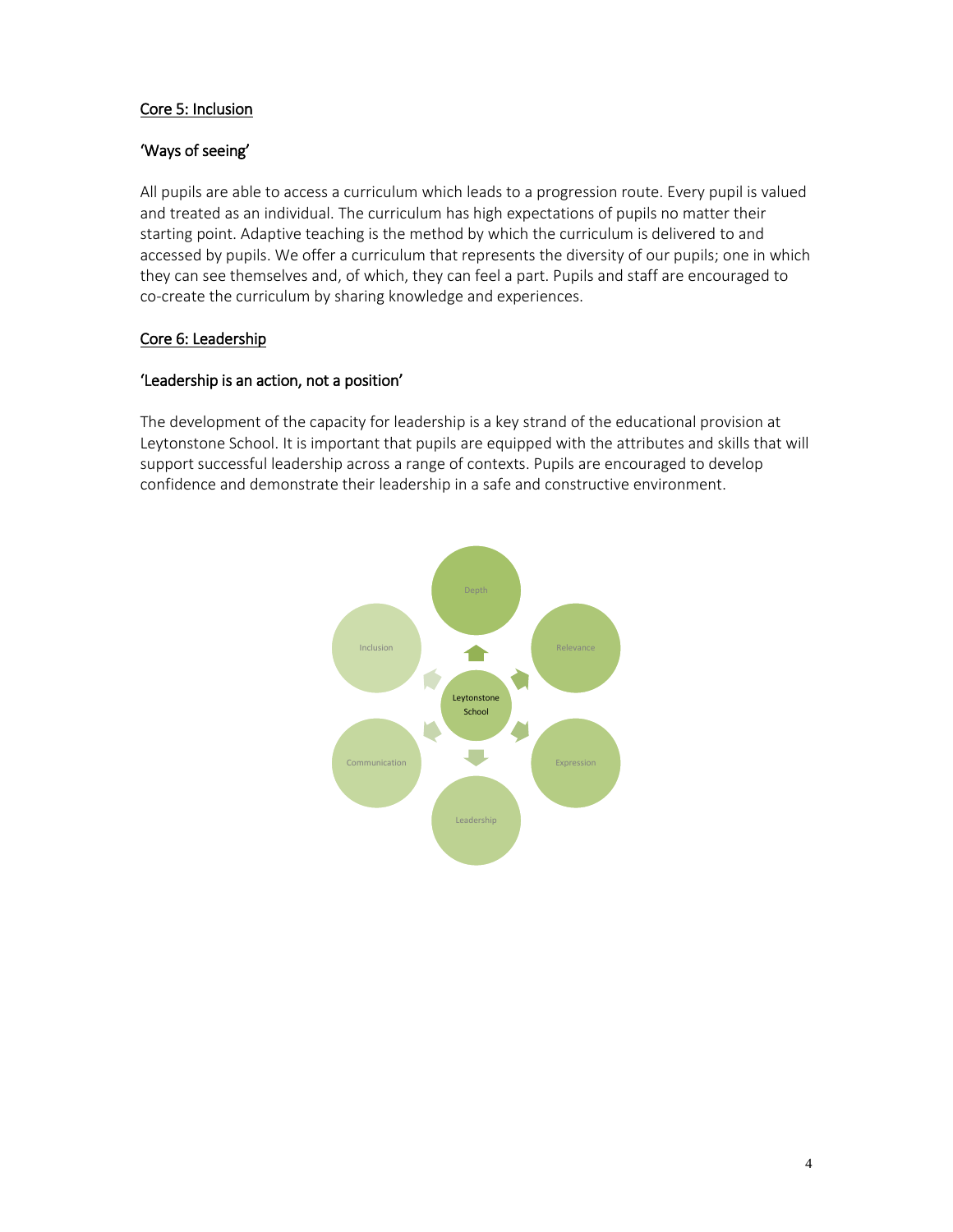## The Formal Curriculum

## Key Stage 3

In September 2014 a new National Curriculum was be introduced for pupils studying in maintained schools. Pupils at Leytonstone School access a broad curriculum as outlined by the National Curriculum

The National Curriculum proposes a three-year KS3 and a terminal two-year KS4. In previous years Leytonstone School adapted the structure of the curriculum in order for pupils to begin GCSE study in Year 9, whilst also covering aspects of the National Curriculum. Trends in outcomes from 2017 to 2019 would suggest that beginning GCSE studies in Year 9 has not had the intended impact on outcomes.

From September 2020, pupils at the school will extend the time pupils have to engage with the curriculum before making GCSE subject selections. Year 9 will continue to be a transition year in which pupils are exposed and prepared for KS4 study.

As far as possible the school aims to include pupils with SEND needs in the mainstream curriculum.

Pupils with high prior attainment have enhanced opportunities to access additional challenge in courses and programmes which are beyond the requirements of qualifications.

#### Key Stage 4

From September 2020, Leytonstone School will offer pupils the option to choose GCSE study in creative and expressive arts (including Design and Technology, PE and Media Studies), the humanities (with Philosophy and Ethics as core) and a free choice in the remaining suite of qualifications. The school offers a limited range of vocational qualifications but more investigation needs to take place in order to ensure that pupils have access to qualifications that will enhance the next stage of their learning.

At Key Stage 4 a small group of pupils with SEND needs are disapplied from some courses and study the Prince's Trust programme of qualifications along with Entry Level programmes. These pupils may also have opportunities to work on the ASDAN key skills Youth Awards as well as Certificates of Achievement offered by a number of examination boards.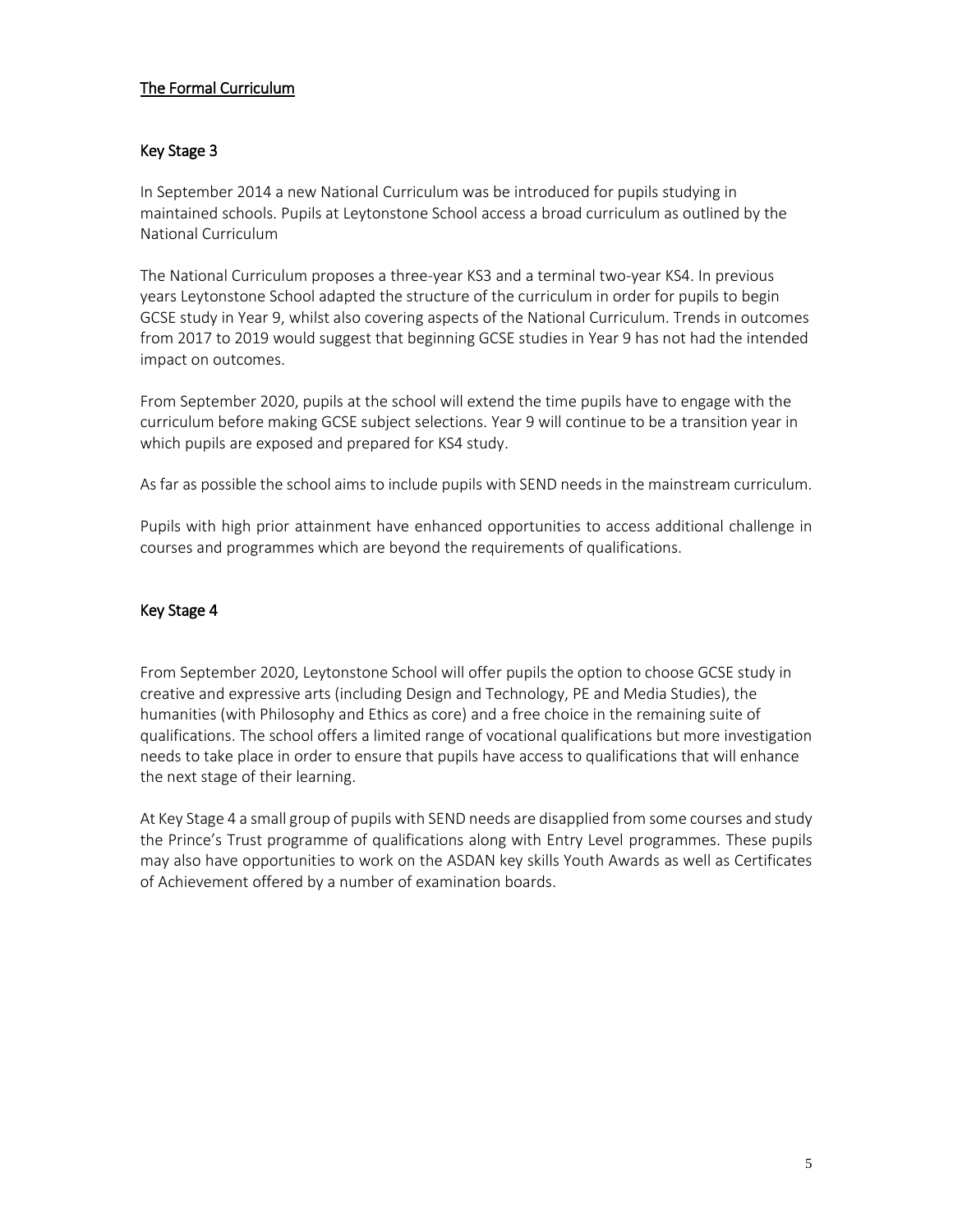## Framework for formal curriculum content (includes PSHRE)

Each subject area provides the following documentation to enable the curriculum to be taught effectively and maintain standards of progress for pupils:

- 1. Curriculum vision/intent statement: This outlines the aims of the subject, the importance of the curriculum and its contribution to learning
- 2. Curriculum map: This outlines the titles of the modules / units of study and rationale behind sequencing. This is sometimes known as a long term plan or a curriculum overview.
- 3. Medium term plans: These include schemes of work for each module / unit of study which outline the objectives and content of individual lessons. Also included are formal assessment dates and tasks, adapted resources and home-learning.
- 4. Short term plans: These are lesson plans which supplement the schemes of work; teachers are encouraged personalise these for their own classes.

It is an expectation that Heads of Department evaluate the effectiveness of the proposed curriculums for their subject on a termly and annual basis in order to support effective planning for progress.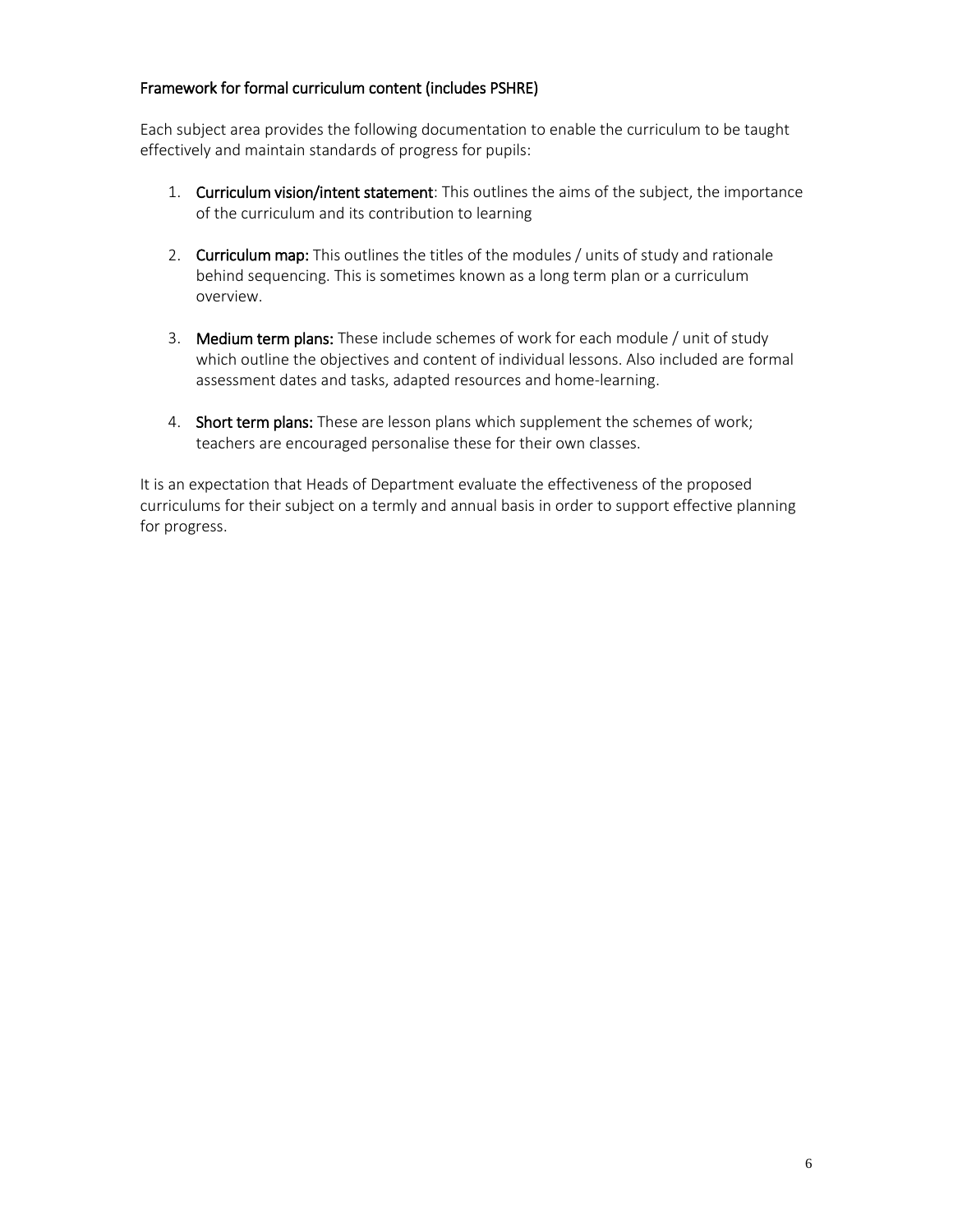# Timetabled learning

There are 60 periods of fifty minutes available fortnightly at Leytonstone School as part of the formal timetable. Time is divided between subject areas in order to achieve an appropriate balance and breadth for the pupils in their skills acquisition. Some learning takes place in twilight sessions to enable flexibility and choice. e.g after-school Triple Science option

| Subject      | Periods | Subject               | Periods       |
|--------------|---------|-----------------------|---------------|
| English      | 8       | Computing             | 3             |
| <b>Maths</b> | 8       | Philosophy and Ethics | $\mathcal{P}$ |
| Science      | 8       | History               | 4             |
|              |         | Geography             | 4             |
| Art          | 3       | French/Spanish        | 5             |
| <b>Drama</b> | 3       | <b>PSHRE</b>          |               |
| <b>Music</b> | 3       |                       |               |
| <b>PE</b>    | 4       | Total                 | 60            |
| Technology   | 4       |                       |               |

#### *Year 7 to Year 9*

## *Year 10 to Year 11*

| Subject            | Periods | Subject         | Periods |
|--------------------|---------|-----------------|---------|
| <b>English</b>     | 9       |                 |         |
| <b>Maths</b>       | 9       |                 |         |
| Science            | 10      | <b>Option A</b> | 8       |
|                    |         | <b>Option B</b> | 8       |
| <b>PSHRE</b>       | 1       | Option C        | 8       |
| RE (Philosophy and | 5       |                 |         |
| Ethics)            |         |                 |         |
| PE                 | 2       |                 |         |
|                    |         | Total           | 60      |
|                    |         |                 |         |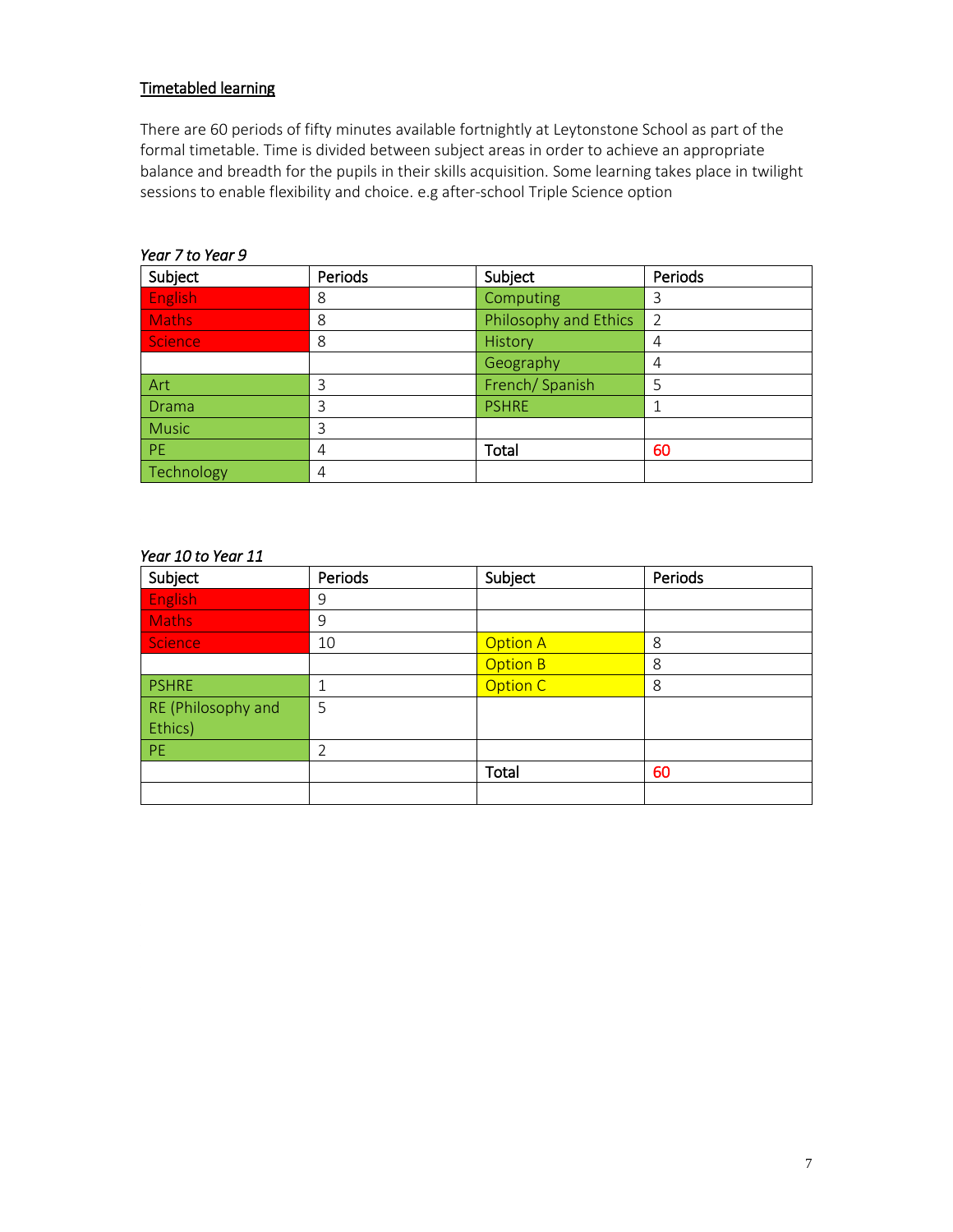| The Additional Curriculum (PSHRE) |
|-----------------------------------|
|-----------------------------------|

|                                                           | Autumn 1 - Health and<br>Wellbeing                                                                                                                          | Autumn 2 - Living in the<br>wider world                                                                                | Spring 1 - Relationships                                                                                                   | Spring 2 - Health &<br>wellbeing                                                                                                           | Summer 1 -<br>Relationships                                                                                                    | Summer 2 - Living in the<br>wider world                                                |
|-----------------------------------------------------------|-------------------------------------------------------------------------------------------------------------------------------------------------------------|------------------------------------------------------------------------------------------------------------------------|----------------------------------------------------------------------------------------------------------------------------|--------------------------------------------------------------------------------------------------------------------------------------------|--------------------------------------------------------------------------------------------------------------------------------|----------------------------------------------------------------------------------------|
| Year 7                                                    | 1. Transition to secondary<br>school<br>2. Diet, exercise and how to<br>make healthy choices                                                                | 1. Enterprise skills and<br>introduction to careers<br>2. Challenging career<br>stereotypes and raising<br>aspirations | 1. Diversity, prejudice<br>and <b>bullying</b> including<br>cyber bullying<br>2. Managing on- and off-<br>line friendships | 1. The risks of alcohol,<br>tobacco and other<br>substances<br>2. Managing puberty and<br>the issues of <b>unwanted</b><br>contact and FGM | 1.Self-esteem,<br>romance and<br>friendships<br>2. Exploring family life                                                       | 1. Making ethical financial<br>decisions 2.Saving, spending<br>and budgeting our money |
| Link to PS                                                | 1. H1, H2, H3, H4, H5, H19<br>R1, R2, R3, R4, R6, R13, R29,<br>R30, R34 W2, L8, L9 2.<br>H13, H14, H15, H16, H17,<br>H18, H23, H31, H32 R6, R7,<br>R30, R31 | 1. W9, W15, W16<br>2. W1, W2, W7, W9,<br>W10, W12                                                                      | 1.H19, H20<br>R27, R28, R30, R35, R36<br>W3, W4, W6, W7, W17<br>2.R1, R3, R4, R5, R6, R7,<br>R8, R11, R13, R28, R29        | 1. H18, H20, H24, H25,<br>H26, H27, H28, H29,<br>H30, H31<br>R30, R31, R32<br>2.H4, H5, H7, H8, H9,<br>H10, H31<br>L5, L6                  | 1. H12<br>R1, R4, R5, R6, R7, R8,<br>R13, R14, R15, R22,<br>R23,<br><b>R25</b><br>2.R1, R6, R8, R9, R10,<br>R11, R17, R22, R25 | 1.W18, W20<br>2.W18, W20                                                               |
| Parent<br>notification                                    |                                                                                                                                                             |                                                                                                                        |                                                                                                                            | Yes                                                                                                                                        | Yes                                                                                                                            |                                                                                        |
| Department/<br><b>Staff</b><br>Collaboration/<br>external | Food Tech, PE and Science                                                                                                                                   |                                                                                                                        |                                                                                                                            |                                                                                                                                            |                                                                                                                                |                                                                                        |
|                                                           |                                                                                                                                                             |                                                                                                                        |                                                                                                                            |                                                                                                                                            |                                                                                                                                |                                                                                        |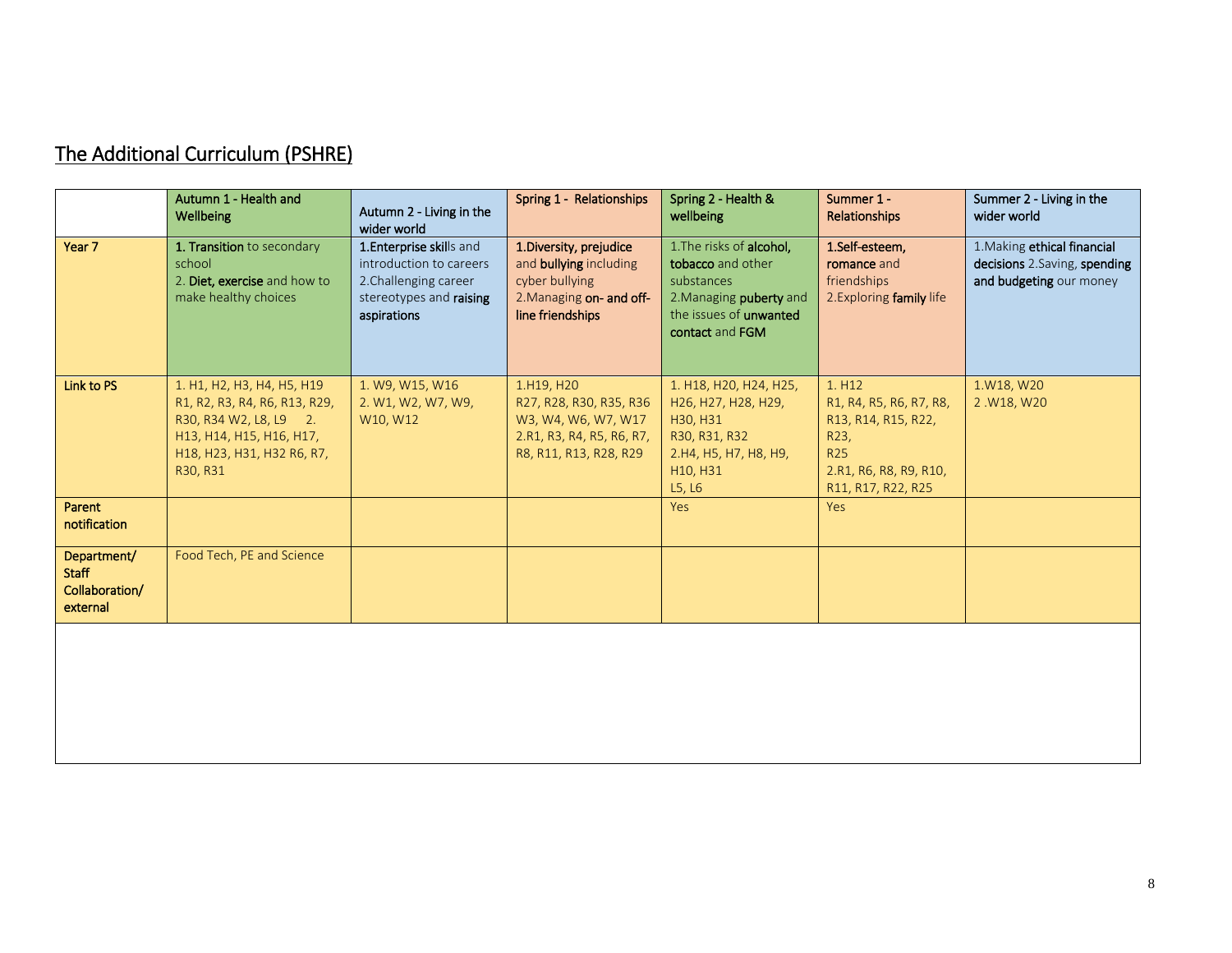| Year 8                                                           | 1. Periods and Period<br>Equality<br>2. Alcohol and drug misuse<br>and managing peer influence | 1. Understanding careers<br>and future aspirations<br>2.Identifying learning<br>strengths and setting<br>goals as part of the<br><b>GCSE</b> options process | 1. Tackling racism and<br>religious discrimination,<br>promoting human rights<br>2. Online safety and<br>digital literacy                                                   | 1. Mental health and<br>emotional wellbeing,<br>including body image<br>2. Managing change and<br>loss | 1. Introduction to<br>sexuality and consent<br>2. Introduction to<br>contraception<br>including condom and<br>the pill                                                                                         | Evaluating value for money<br>in services Risks and<br>consequences making<br>financial decisions |
|------------------------------------------------------------------|------------------------------------------------------------------------------------------------|--------------------------------------------------------------------------------------------------------------------------------------------------------------|-----------------------------------------------------------------------------------------------------------------------------------------------------------------------------|--------------------------------------------------------------------------------------------------------|----------------------------------------------------------------------------------------------------------------------------------------------------------------------------------------------------------------|---------------------------------------------------------------------------------------------------|
| Link PS                                                          | $\mathbf{1}$ .<br>2. H20, H24, H25, H26, H27,<br>H28, H30, H31, H32<br>R30, R31, R32           | 1. W1, W3, W4, W5,<br>W6, W7                                                                                                                                 | 1.H8, H20<br>R1, R3, R18, R19, R27,<br>R28, R30, R31<br>W1, W3, W4, W5, W6,<br>W7<br>2.W2, W3, W5, W19,<br>W21, W23<br>R6, R23, R30, R31, R35,<br>R36, R37, R38<br>W17, W19 | 1. H1, H2, H3, H4, H5,<br>H6, H13, H14, H15, H16,<br>H17, H18, H19,<br>H31<br>2.H4<br>R5, R12          | 1.H1<br>R1, R3, R4, R5, R6, R7,<br>R8, R13, R14, R15,<br>R16, R17, R18, R19,<br>R20, R21, R22, R23,<br>R25, R28, R29, R30,<br>R31, R36, R37<br>L5<br>2.H11, H12<br>R3, R5, R6, R14, R15,<br>R17, R21, R22, R30 | 1. W18, W20<br>2. W15, W16, W18, W19,<br>W20                                                      |
| Parent<br>notification                                           |                                                                                                |                                                                                                                                                              |                                                                                                                                                                             |                                                                                                        | Yes                                                                                                                                                                                                            |                                                                                                   |
| Department/<br><b>Staff</b><br>Collaboration/<br><b>External</b> |                                                                                                | <b>SEN Department</b>                                                                                                                                        | <b>ICT Department</b>                                                                                                                                                       | <b>School Counselling</b><br>Services                                                                  |                                                                                                                                                                                                                |                                                                                                   |
|                                                                  |                                                                                                |                                                                                                                                                              |                                                                                                                                                                             |                                                                                                        |                                                                                                                                                                                                                |                                                                                                   |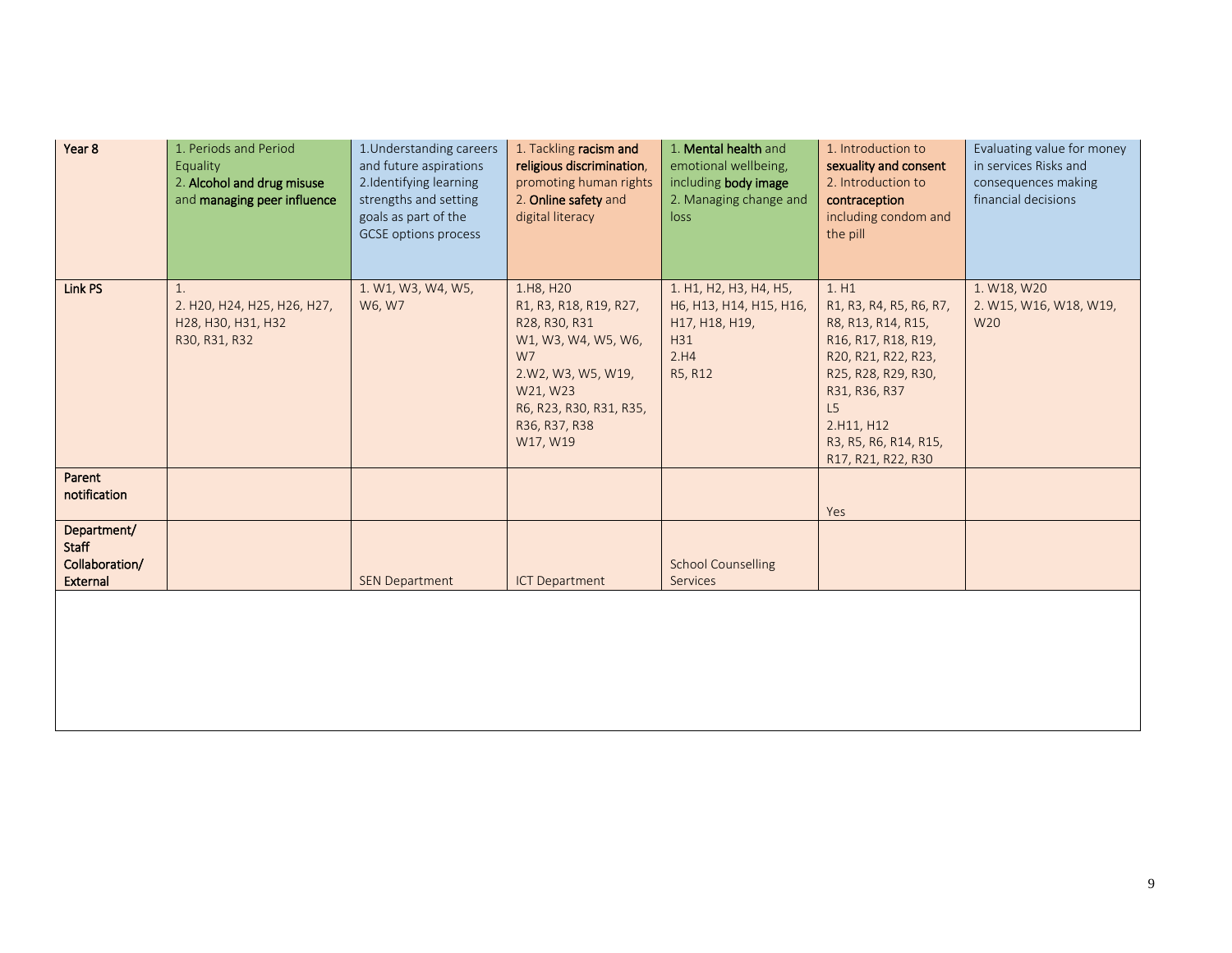| Year 9          | 1. Peer pressure,                      | 1. Rights and                           | 1. Managing conflict at            | 1. Managing peer                                | 1. Relationships and                   | 1. Planning and carrying out                           |
|-----------------|----------------------------------------|-----------------------------------------|------------------------------------|-------------------------------------------------|----------------------------------------|--------------------------------------------------------|
|                 | assertiveness and risk, gang           | responsibilities in the                 | home and the dangers               | pressure in relation to                         | sex education                          | an enterprise project                                  |
|                 | crime<br>2. Dieting, lifestyle balance | community including<br>tackling age and | of running away from<br>home<br>1. | illicit substances 2.<br>Assessing the risks of | including healthy<br>relationships and | 2. Reflecting on learning<br>skills development in key |
|                 | and unhealthy coping                   | disability discrimination               | Tackling homophobia,               | drug and alcohol abuse                          | consent 2. The risks                   | stage 3                                                |
|                 | strategies                             |                                         | transphobia and sexism             | and addiction                                   | of STIs, sexting and                   |                                                        |
|                 |                                        |                                         |                                    |                                                 | pornography                            |                                                        |
|                 |                                        |                                         |                                    |                                                 |                                        |                                                        |
| Link to PS      | 1.H1, H4, H19, H20, H27                | 1.H1, H3                                | 1.H4, H8, H20                      | 1. H1, H24, H25, H26,                           | 1. H1, H4                              | 1.H1, H2                                               |
|                 | R1, R3, R4, R6, R7, R8, R28,           | R <sub>2</sub> , R <sub>3</sub>         | R1, R4, R5, R6, R29,               | H27, H28, H30                                   | R1, R3, R4, R5, R6, R8,                | R1, R2, R3                                             |
|                 | R29, R30, R31, R33, R34, R35           | W1, W2, W7, W8, W9,                     | R31, R36                           | R3, R30, R31, R32                               | R13, R14, R15, R16,                    | W7, 15, 16, 17, 18                                     |
|                 | W1                                     | W10, W11, W12, W13,                     | W1, W6                             | 2. H20, H24, H25, H26,                          | R17, R18, R19, R20,                    | 2. H1, H2                                              |
|                 | 2. H1, H2, H3, H4, H5, H6, H7,         | W15                                     | 2.H7, H19                          | H27, H28, H29, H30,                             | R24, R29, R30                          | R1, R2, R3                                             |
|                 | H13, H14, H15, H16, H17,               | 2.H1, H3                                | R24, 25, 26, 27, 28, 29,           | H31                                             | W17                                    | W7, 15, 16, 17, 18                                     |
|                 | H18,<br>H19, H31                       | W1, W2, W7, W8, W9,                     | 30 <sup>°</sup>                    | R31, R32                                        | 2.H4, H11, H12, H18,                   |                                                        |
|                 | R6, R7, R30, R31                       | W10, W12, W13, W14                      | W1, 3, 4, 5, 6, 7                  |                                                 | H19, H20, H31<br>R3, R5, R6, R7, R14,  |                                                        |
|                 | W1, W2                                 |                                         |                                    |                                                 | R15, R21, R22, R23,                    |                                                        |
|                 |                                        |                                         |                                    |                                                 | R28, R29, R35, R36,                    |                                                        |
|                 |                                        |                                         |                                    |                                                 | R37, R38                               |                                                        |
|                 |                                        |                                         |                                    |                                                 | W17                                    |                                                        |
| Parent          |                                        |                                         |                                    |                                                 |                                        |                                                        |
| notification    |                                        |                                         |                                    |                                                 |                                        |                                                        |
| Department/     |                                        |                                         |                                    |                                                 | Yes                                    |                                                        |
| <b>Staff</b>    |                                        |                                         |                                    |                                                 |                                        |                                                        |
| Collaboration / |                                        |                                         |                                    |                                                 |                                        |                                                        |
| External        |                                        |                                         |                                    |                                                 |                                        |                                                        |
|                 |                                        |                                         |                                    |                                                 |                                        |                                                        |
|                 |                                        |                                         |                                    |                                                 |                                        |                                                        |
|                 |                                        |                                         |                                    |                                                 |                                        |                                                        |
|                 |                                        |                                         |                                    |                                                 |                                        |                                                        |
|                 |                                        |                                         |                                    |                                                 |                                        |                                                        |
|                 |                                        |                                         |                                    |                                                 |                                        |                                                        |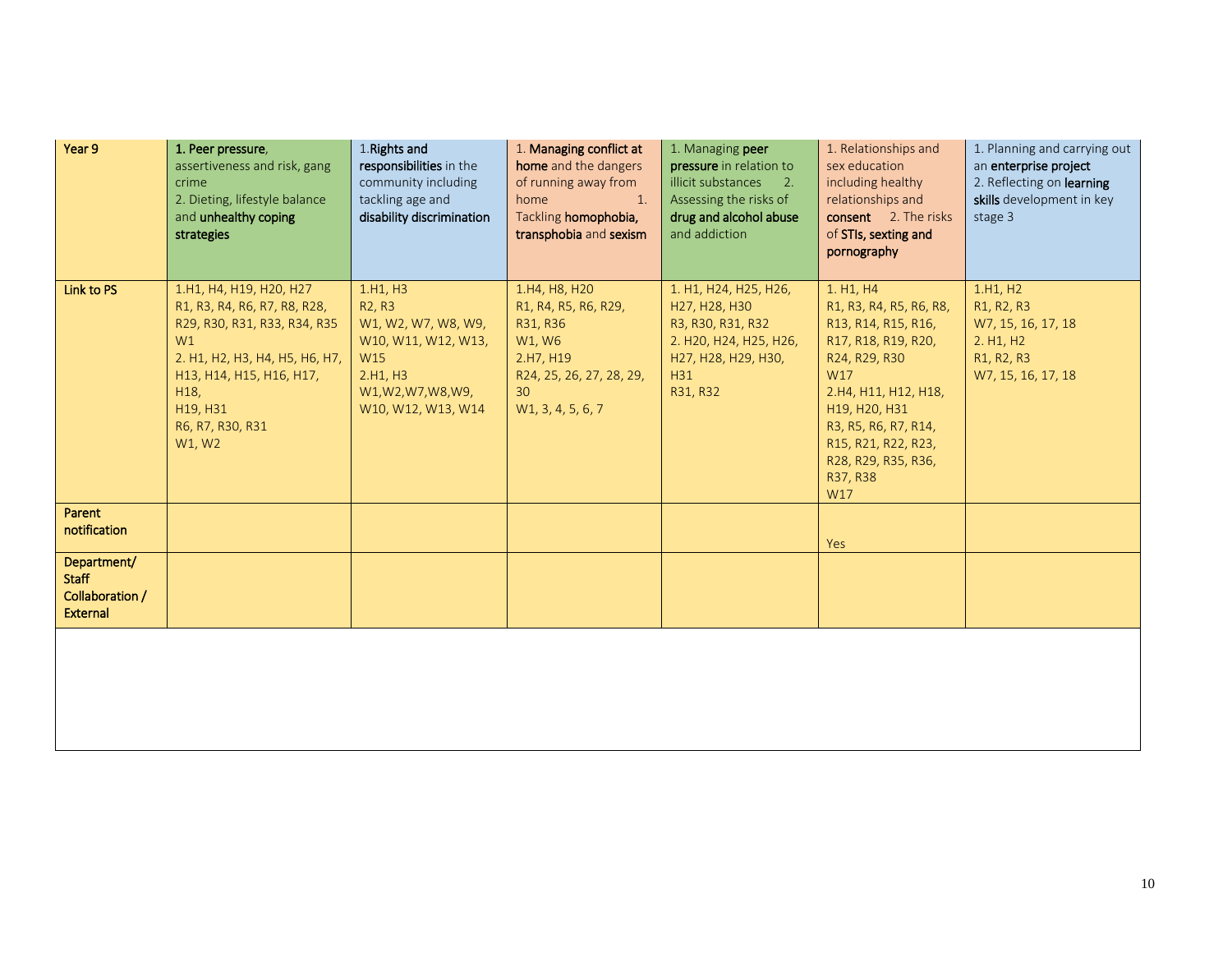| Year 10                                                    | 1. Peer pressure,<br>assertiveness and risk, gang<br>crime.<br>2. Dieting, lifestyle balance<br>and unhealthy coping<br>strategies | 1. Understanding the<br>causes and effects of<br>debt<br>2. Understanding the<br>risks associated with<br>gambling | 1. Tackling relationship<br>myths and expectations<br>2. Managing romantic<br>relationship challenges<br>including break ups                      | 1. Further exploring the<br>influence of role models<br>2. Evaluating the social<br>and emotional risks of<br>drug use         | 1. Understanding<br>different families and<br>learning parenting<br>skills<br>2.<br>Managing change,<br>grief and bereavement                              | 1. Preparation for work<br>experience<br>2. Evaluation of work<br>experience and readiness<br>for work                                                                  |
|------------------------------------------------------------|------------------------------------------------------------------------------------------------------------------------------------|--------------------------------------------------------------------------------------------------------------------|---------------------------------------------------------------------------------------------------------------------------------------------------|--------------------------------------------------------------------------------------------------------------------------------|------------------------------------------------------------------------------------------------------------------------------------------------------------|-------------------------------------------------------------------------------------------------------------------------------------------------------------------------|
| Link to PS                                                 | 1.H1, H2, H3<br>R <sub>29</sub><br>W1, W10, W11, W12, W13<br>2.H1, H3, H4, H5, H6, H15<br>R1, R29                                  | 1.H3<br>R1<br>W20, W21, W22<br>2.R29<br>W11, W20                                                                   | 1. H1, H10<br>R1, R2, R5, R6, R8, R13,<br>R14, R15, R17, R21, R29<br>2.H6<br>R1, R5, R6, R7, R8, R9,<br>R15, R16, R17, R18,<br>R19, R21, R22, R29 | 1. H6, H7, H9, H14, H16,<br>H17<br>R14, R18, R29<br>L <sub>6</sub><br>2.H1, H7, H9, H14, H15,<br>H16, H17<br>R7, R16, R18, R29 | 1. H <sub>8</sub><br>R1, R2, R3, R4, R5, R6,<br>R8, R20, R22, R23,<br>R24, R25, R26, R27,<br>R28<br>2.H3, H6<br>R1, R3, R5, R6, R10,<br>R11, R12, R28, R29 | 1. H12, H13, H14<br>W1, W2, W8, W9, W10,<br>W11, W12, W13, W14,<br>W15, W16, W17, W18<br>2.H1, H2<br>W1, W2, W8, W10, W11,<br>W12, W13, W14, W15,<br>W16, W17, W18, W19 |
| Parent<br>notification                                     |                                                                                                                                    |                                                                                                                    |                                                                                                                                                   |                                                                                                                                | <b>Yes</b>                                                                                                                                                 | Yes                                                                                                                                                                     |
| Department/<br><b>Staff</b><br>Collaboration /<br>External | Inclusion, School Counselling<br>Services                                                                                          | <b>Business Studies and ICT</b>                                                                                    |                                                                                                                                                   | <b>School Counselling</b><br>Services                                                                                          | <b>School Counselling</b><br>Services                                                                                                                      |                                                                                                                                                                         |
|                                                            |                                                                                                                                    |                                                                                                                    |                                                                                                                                                   |                                                                                                                                |                                                                                                                                                            |                                                                                                                                                                         |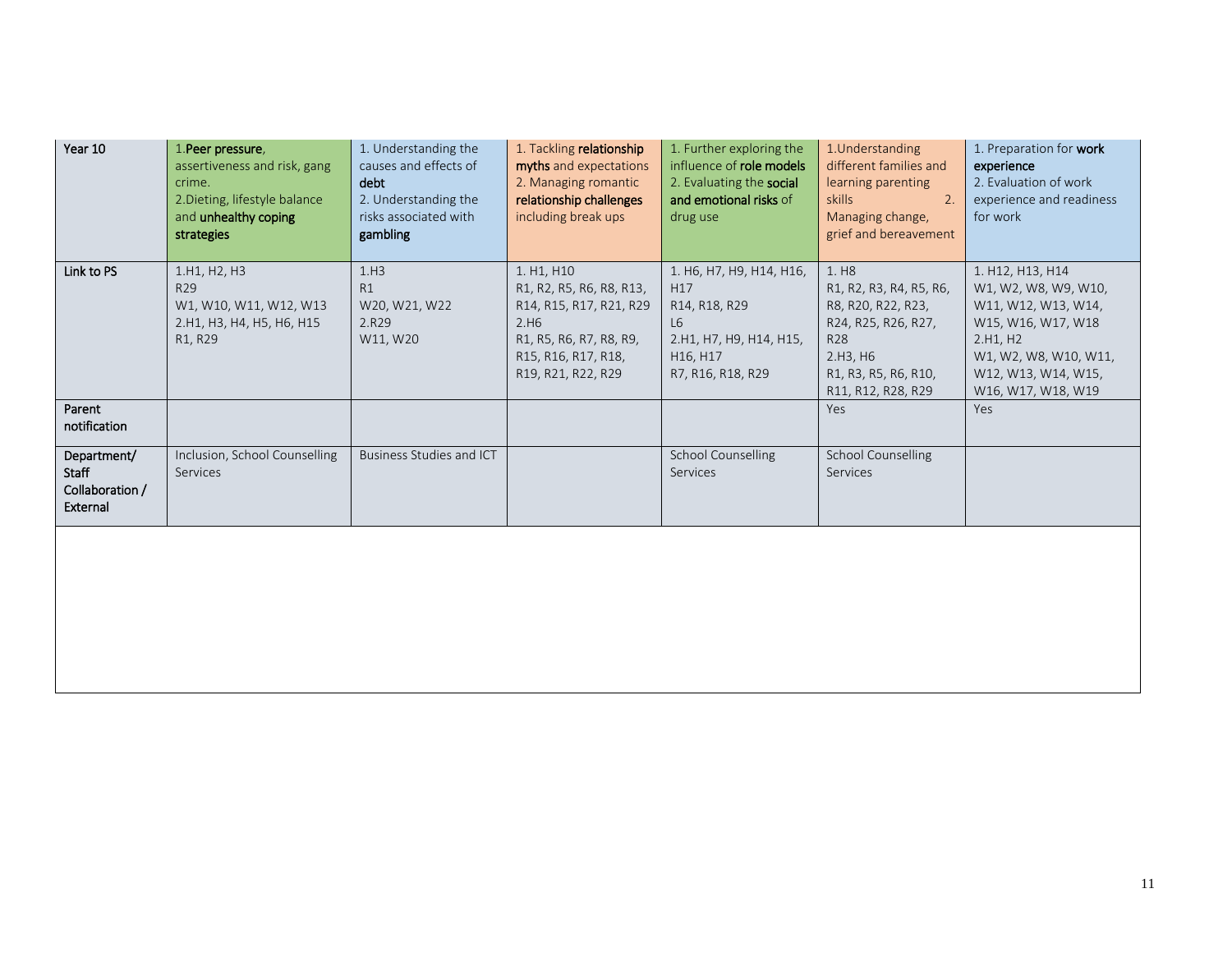| Year 11                                                    | 1. Promoting self-esteem and<br>coping with stress<br>2. Learning and revision skills<br>to maximise potential | 1. Understanding the<br>college application<br>process and plans<br>beyond school<br>2. Skills for employment<br>and career progression | 1. Personal values and<br>assertive<br>communication in<br>relationships 2. Tackling<br>domestic abuse and<br>forced marriage | 1. Health and safety in<br>independent contexts<br>2. Taking responsibility<br>for health choices | 1. British values,<br>human rights and<br>community cohesion<br>2. Challenging<br>extremism and<br>radicalisation |  |
|------------------------------------------------------------|----------------------------------------------------------------------------------------------------------------|-----------------------------------------------------------------------------------------------------------------------------------------|-------------------------------------------------------------------------------------------------------------------------------|---------------------------------------------------------------------------------------------------|-------------------------------------------------------------------------------------------------------------------|--|
| Link to PS                                                 |                                                                                                                |                                                                                                                                         |                                                                                                                               |                                                                                                   |                                                                                                                   |  |
| Parent<br>notification                                     |                                                                                                                |                                                                                                                                         |                                                                                                                               |                                                                                                   |                                                                                                                   |  |
| Department/<br><b>Staff</b><br>Collaboration /<br>External |                                                                                                                | <b>Brandon Hughes</b>                                                                                                                   |                                                                                                                               |                                                                                                   |                                                                                                                   |  |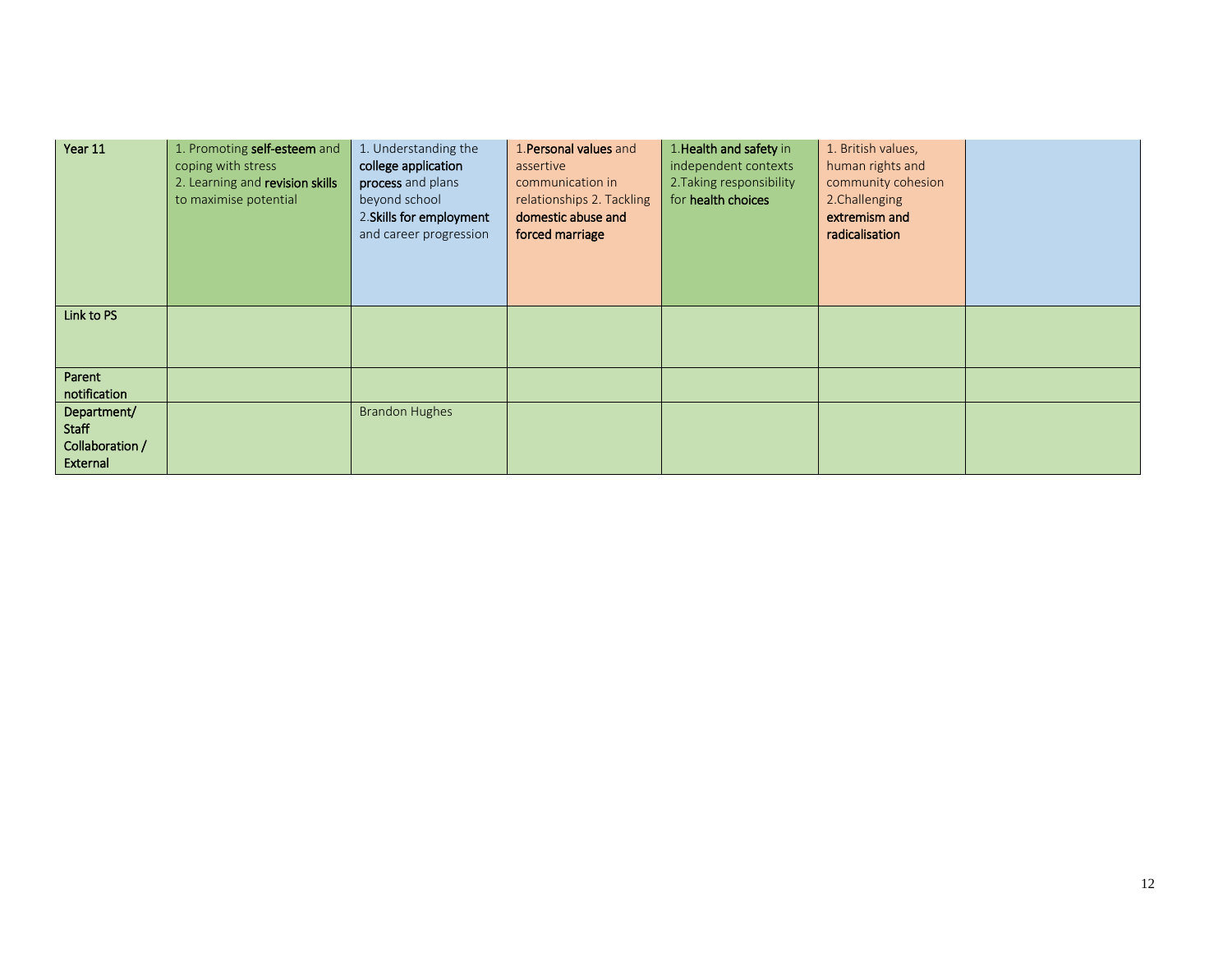# The Enrichment Curriculum

The enrichment curriculum is a highly important part of pupils' learning at Leytonstone School and is as highly valued as the formal and additional curricula.

Pupils are encouraged to take up opportunities to participate in learning outside of the classroom which supports and extends the knowledge they acquire within the classroom.

The range of enrichment activities is vast and each of them builds on the core areas of the curriculum at the school.

A snapshot of the activities includes:

## *Pillar 1 – Depth*

- MFL language clubs (five languages offered)
- Art club
- Geography What is going on in the world?
- Home Learning club
- Robotics club
- STEM club

## *Pillar 2 – Relevance*

- Geography What is going on in the world?
- **•** Pupil Parliament

#### *Pillar 3 – Communication*

- Pupil Parliament
- Jack Petchey 'Speak Out'

#### *Pillar 4 – Inclusion*

- Circle of Friends
- Sports clubs (three sports offered)
- Prayer opportunities
- Badge club

#### *Pillar 5 – Expression*

- Knitting club
- Anime club
- Art club
- Dance club
- Music clubs (five offered)

## *Pillar 6 – Leadership*

**•** Pupil Parliament